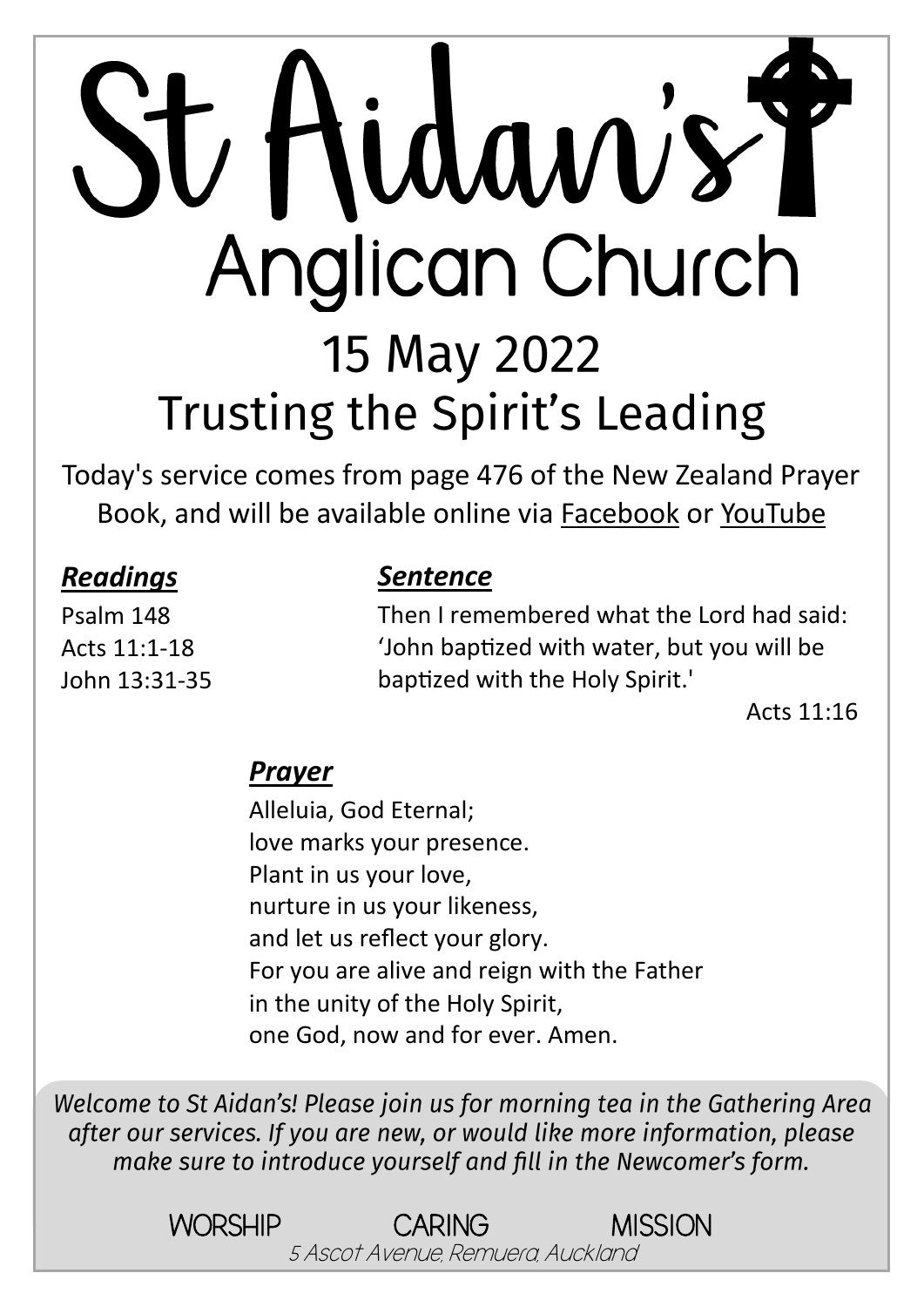## What's on at St Aidan's

## Todav

**8am** - Holy Communion service.

**9:30am** - Family Service with Holy Communion.

[Live streamed on our](https://www.facebook.com/StAidansRemuera/) [Facebook page](https://www.facebook.com/StAidansRemuera/) and uploaded later to our [YouTube](https://www.youtube.com/channel/UCp1KTUD3GRs20GGAFeAZ7fQ)  [channel.](https://www.youtube.com/channel/UCp1KTUD3GRs20GGAFeAZ7fQ)

## This Week

#### **Women's Evening Fellowship (WEF)**

- Tuesday  $17<sup>th</sup>$  May, 7:30pm in the Gathering Area. John Priestley, a parishioner of St Aidan's and a retired High Court Judge, will be our guest speaker telling us about his involvement with the Purewa Trust.

**Mid Week Communion service** - Wednesday 11:30am in the Church.

**Reduced Office hours** - 9am to 1pm, Wednesday 18th to Friday 20th May. Regular office hours 9am to 3:30pm resume from Monday 23rd May. **Weekly Prayer Meeting** - 9am Thursday in the GA, or [join via Zoom.](https://us06web.zoom.us/j/95919320025?pwd=SHAzL1kwTmcyYm1PdkdzNVNLNUZ6dz09)

**Mission Shop** - Open Thursday, Friday and Saturday, 10am to 2pm.

## Next Week

**8am** - Holy Communion service.

**9:30am** - Family Service with Holy Communion.

## **Prayers**

- Rosemary and her family as they mourn the loss of +Peter, giving thanks for the outstanding contribution he has made to St Aidan's and the Church over many years
- ATWC and similar organisations supporting families and children going through crisis
- Economic well-being of households in the current financial climate
- Those places around the world where lockdowns are still causing hardship



## **Coming Up**

**Men's Breakfast** - Thursday 26<sup>th</sup> May, 7:30am at Brown's Café.

**AAW** - Tuesday 7<sup>th</sup> June, 1:30pm in the GA.

#### **Festal Choral Evensong to celebrate the Queen's Platinum Jubilee -**

Sunday  $12<sup>th</sup>$  June, 3pm at All Saints Ponsonby. An open choir will sing and if you would like to join please contact Antoinette by 19<sup>th</sup> May, with rehearsals on Saturday 29<sup>th</sup> May and  $12<sup>th</sup>$  June. All welcome to join the choir and/or attend the service, with refreshments to follow in the lounge.

**Pins & Needles - Monday 13<sup>th</sup> June.** 10am in the GA.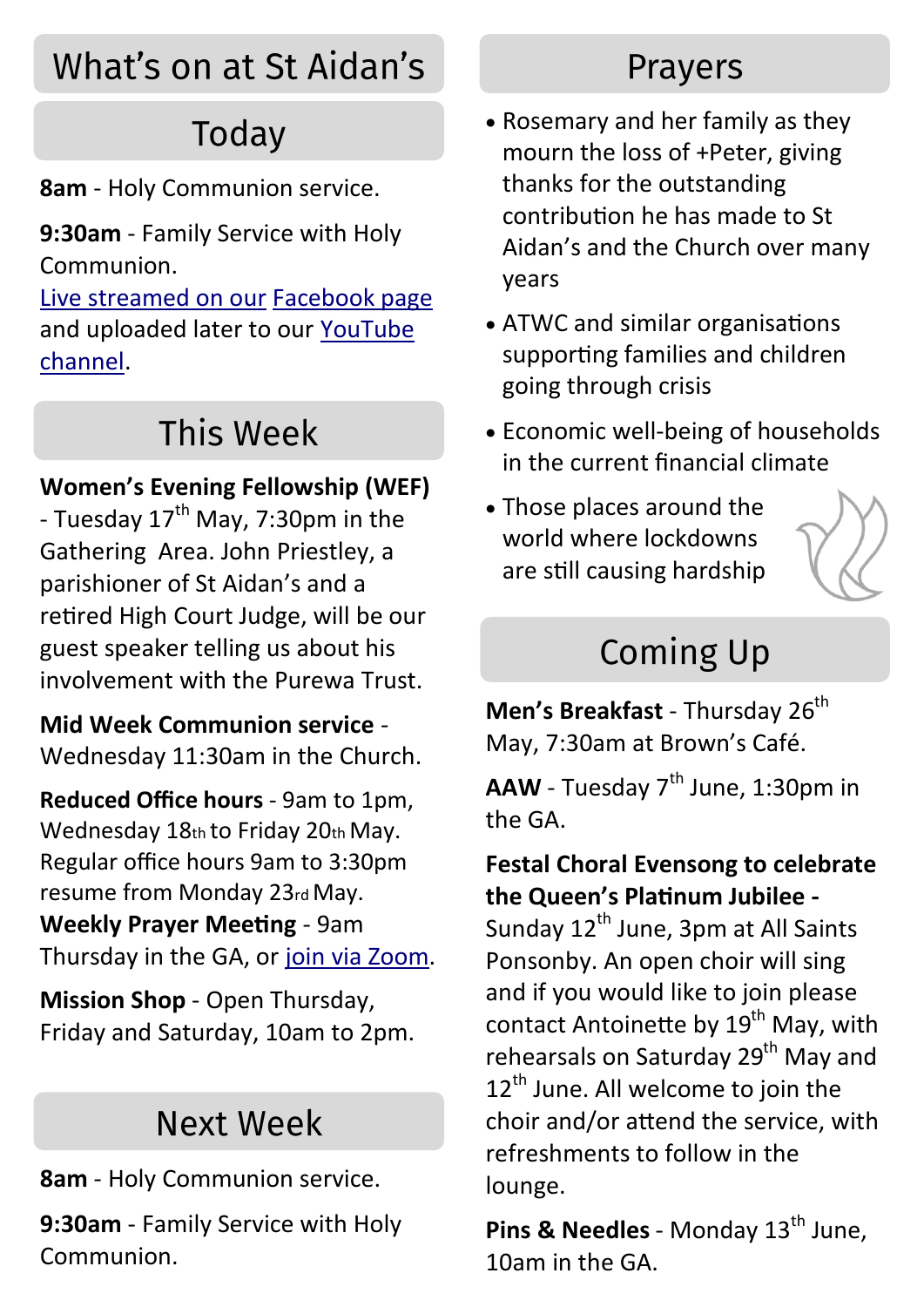## **Giving Receipts**

By now, if we have your email on file, you should have received your annual giving receipt. For those without an email address on file a printed copy has been posted and should arrive within a few days. If you have not received your receipt or need a duplicate printed please contact the office.

## Louise on Annual Leave

Louise will be taking a few days annual leave from Wednesday 18<sup>th</sup> to Monday 23<sup>rd</sup> May. Please contact Kerry during this time. 929 4670 ext.2 or 022 3649594 [kerry@staidans.co.nz](mailto:kerry@staidans.co.nz?subject=Query%20via%20newsletter)

## **Scam Email Alert**

More parishioners have been receiving emails which claim to be from Louise asking for gift cards &/or money. Please remember that Louise will never ask for money like this. If you have been caught out or suspect fraud report to Netsafe ([www.netsafe.org.nz\)](https://report.netsafe.org.nz/hc/en-au/requests/new?ticket_form_id=360000045756) and delete.

## Confirmations

Confirmations will take place on  $16<sup>th</sup>$ October. Begin praying if this might be something which you would take an active role in.

## **ATWC Annual PI Appeal**

The Anglican Trust for Women & Children's Annual PJ Appeal has begun again for this winter. AAW members will be collecting children's PJs on their behalf, and dropping off to the centre in Otahuhu regularly. Donated PJs can be left in the GA clearly marked for ATWC, left with

the office or passed on to a member of our AAW group.



## AV Desk Assistance

Our 9:30am service is in need of extra audio visual volunteers. Basic computer skills are needed but all training provided. If you are a willing volunteer we would be happy to have you on board to assist the great team we already have. Contact Kerry or the office if you are willing and able to help.

## **Temporary Office Hours**

Reminder that office hours will temporarily change this week: **9am to 1pm from Wednesday 18th May to Friday 20th May.**

Regular hours, 9am to 3:30pm, will resume from Monday 23<sup>rd</sup> May.